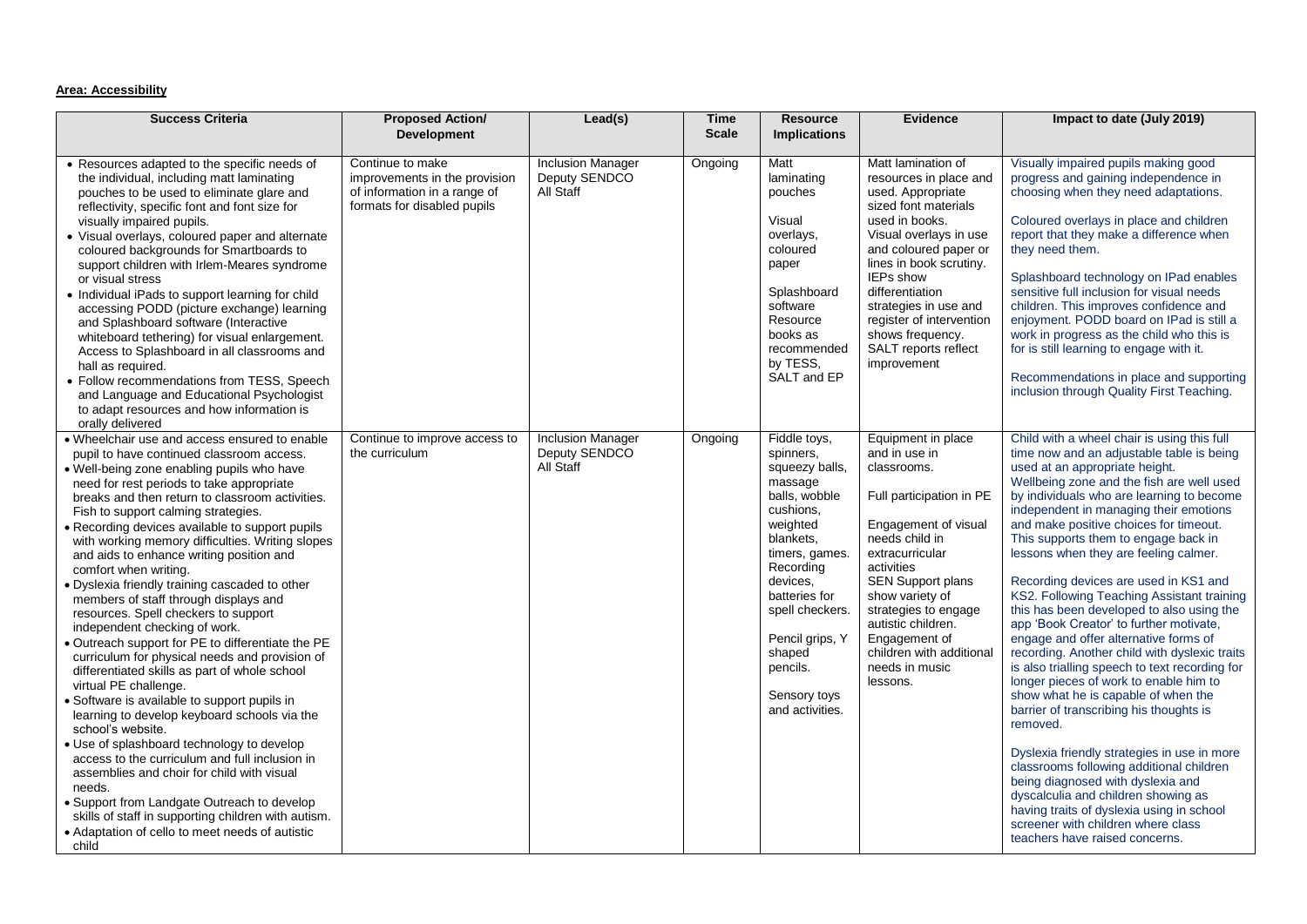| • Advice sought and followed to enable visual<br>needs child to participate fully in wider<br>opportunities music lessons.                                                                                                                                                                                                                                                                                                                                                                                                                                       |                                                                                                                  |                                                        |         |                                   |                                                                                                                                                                                                                                                       | Outreach support has been less this year<br>due to the upskilling of PE staff in previous<br>years: Mr Price continues to be the PE<br>teacher so at present only monitoring visits<br>are occurring. Differentiated skills are in<br>use in lessons and children are making<br>appropriate and good progress.<br>Support from Landgate is ongoing and<br>children are making small steps of<br>progress which is being monitored using B<br>squared.<br>The adaptation of the cello has been very<br>successful and the child using the cello<br>plays weekly and is fully engaged. He<br>played as part of the Music festival with his<br>class.<br>Visual support have offered advice and<br>changed recommendations for visual<br>needs children in line with the changing<br>needs of the child. |
|------------------------------------------------------------------------------------------------------------------------------------------------------------------------------------------------------------------------------------------------------------------------------------------------------------------------------------------------------------------------------------------------------------------------------------------------------------------------------------------------------------------------------------------------------------------|------------------------------------------------------------------------------------------------------------------|--------------------------------------------------------|---------|-----------------------------------|-------------------------------------------------------------------------------------------------------------------------------------------------------------------------------------------------------------------------------------------------------|-------------------------------------------------------------------------------------------------------------------------------------------------------------------------------------------------------------------------------------------------------------------------------------------------------------------------------------------------------------------------------------------------------------------------------------------------------------------------------------------------------------------------------------------------------------------------------------------------------------------------------------------------------------------------------------------------------------------------------------------------------------------------------------------------------|
| • Diabetes Nurse supporting school in use of<br>insulin pump<br>• Training from Complex Needs Nurse and<br>Abbott Pump Nurse to enable child with peg<br>feeding needs to fully access Nursery.                                                                                                                                                                                                                                                                                                                                                                  | Further develop medical<br>knowledge to support children<br>with medical needs to remain<br>in school            | <b>Inclusion Manager</b><br>Deputy SENDCO<br>All Staff | Ongoing | Training                          | Attendance of children<br>with medical needs<br>shows they are being<br>supported in<br>remaining in school.                                                                                                                                          | The needs of the children have been met<br>and the children have been able to attend<br>school safely and have had good<br>attendance. Staff have felt safe in their<br>knowledge. Parent feedback has been<br>very positive.                                                                                                                                                                                                                                                                                                                                                                                                                                                                                                                                                                         |
| • Winch used to enable pupil to access multi<br>activity zip wire off site.<br>• Involvement in inclusion games to engage<br>children with disabilities in para-Olympic<br>sports that have Olympic pathways and<br>offering additional opportunities for children<br>with additional needs to represent the school<br>on school teams.<br>• Provision of transport to enable children to<br>access Inclusion games festivals and<br>competitions.<br>• Close liaison with PGL to enable full<br>participation of children with dietary needs in<br>school trip. | Continue to improve access to<br>the wider curriculum including<br>full participation in trips and<br>activities | <b>Inclusion Manager</b><br>Deputy SENDCO<br>All Staff | Ongoing | Transport<br>costs                | Photographs show full<br>participation.<br>Child and parent voice<br>show full inclusion and<br>engagement in<br>process.                                                                                                                             | School Boccia team have been successful<br>in winning the Wigan inter school<br>tournament and represented Wigan in the<br>Greater Manchester Games during March<br>2019.<br>Pupil in a wheelchair accessed all<br>activities at Year 6 PGL residential and<br>feedback was overwhelming.                                                                                                                                                                                                                                                                                                                                                                                                                                                                                                             |
| • Identified pupils to work with speech and<br>language therapists and physio therapists on<br>specific programmes.<br>• Access to fine motor skills programmes to<br>develop motor control in children with<br>dyspraxia. Whole school sports skills<br>development to develop gross motor skills<br>with additional support for dyspraxic children.<br>• Part time timetables in place to allow child<br>with deteriorating physical abilities rest<br>periods to access timetable fully at other times<br>in co-ordination with parental wishes.              | Continue to personalise the<br>curriculum to meet all learning<br>needs.                                         | <b>Inclusion Manager</b><br>Deputy SENDCO<br>All Staff | Ongoing | Fine motor<br>skills<br>equipment | Objectives of<br>programmes met.<br>IEPs show awareness<br>of needs.<br>Spreadsheet data<br>shows improvement in<br>motor skills over time.<br>Monitoring of progress<br>of children with<br>hearing needs shows<br>learning. Child<br>interviews and | Speech and Language therapists work<br>with children and with families in school<br>and provide recommendations to staff.<br>Progress is being made with some<br>children being discharged and staff are<br>increasing in confidence in recognising<br>where a referral is needed and where a<br>need is developmental.<br>Part time timetable is in place and is<br>meeting the needs of the child.<br>Staff have had some support from the<br>Sensory Support teacher for the deaf with                                                                                                                                                                                                                                                                                                             |